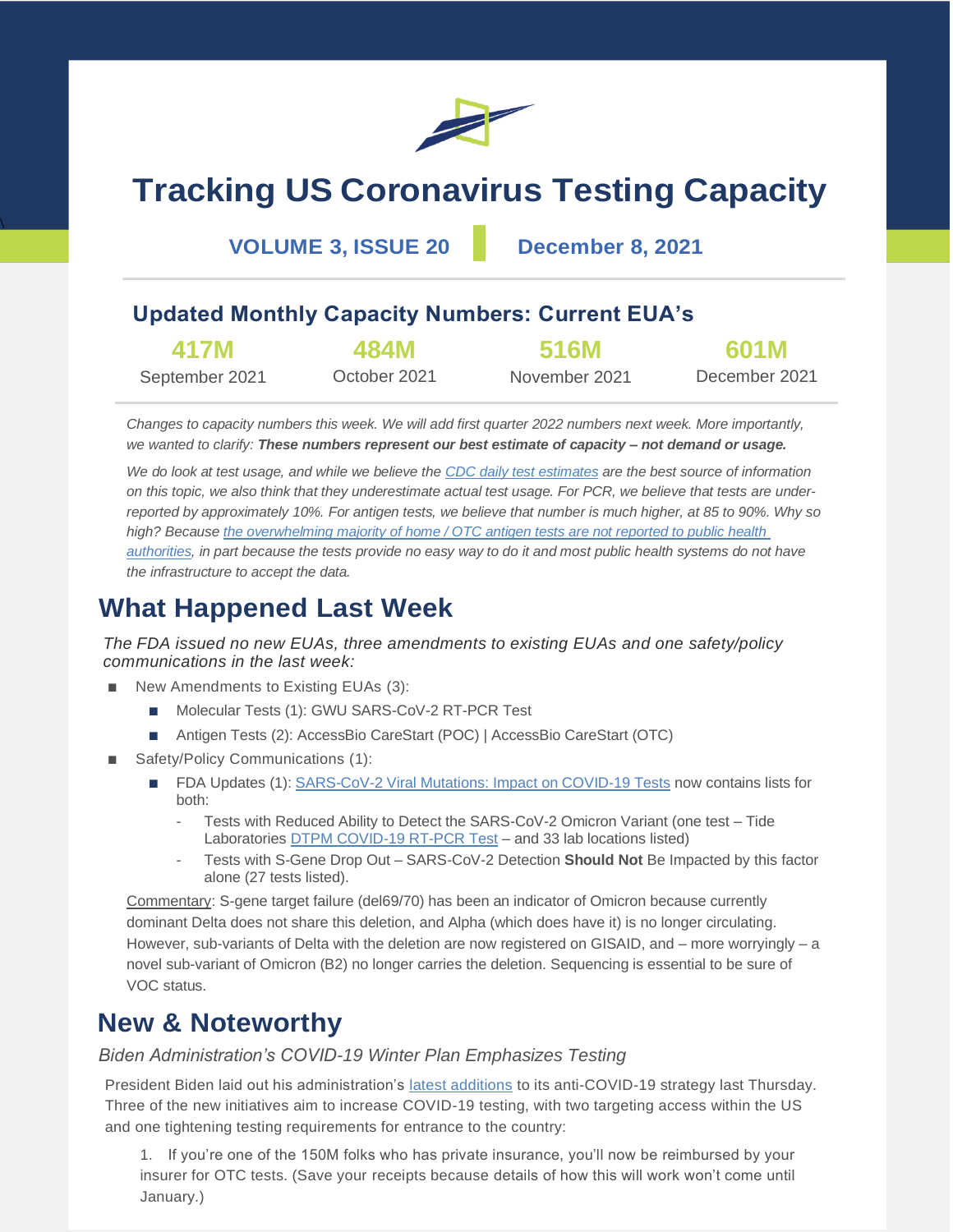- 2. To cover folks who aren't privately insured, 50M OTC tests will be sent to community sites such as Federally Qualified Health Centers, rural health clinics and food banks. (Will folks want them? The success of the [Say Yes! COVID Test](https://sayyescovidtest.org/) (SYCT) initiative - the NIH program that provides "access to free, rapid, at-home COVID-19 testing" in select communities - suggests that they do, and they will. The New Hampshire SYCT program was so popular, all of its allotted tests were snapped up in [less than 24 hours.](https://www.wmur.com/article/free-at-home-covid-test-kits-new-hampshire/38387393))
- 3. All international travelers regardless of vaccination status or nationality must now test negative within one day of their departure.

Commentary: We applaud these measures - the global travel testing (travel bans don't work - they're porous and too late to matter) and the focus on rapid antigen tests. However, the question remains: Are they enough?

What we know:

- Vaccinations, especially without mandates, are [unlikely to rise much](https://www.kff.org/coronavirus-covid-19/poll-finding/kff-covid-19-vaccine-monitor-november-2021/)
- Mask usage has been [stable since the end of August](https://delphi.cmu.edu/covidcast/indicator/?sensor=fb-survey-smoothed_wwearing_mask_7d&date=20211130) and seems unlikely to rise significantly
- No one is willing to go back to lockdowns or physical distancing.

So, the only remaining anti-COVID measure we can increase is testing. We need every American (everyone worldwide, really) to test regularly. Can we afford it? Testing is highly cost-efficient. A [study](https://www.acpjournals.org/doi/10.7326/M21-0510) in Annals of Internal Medicine in March 2021 shows that broad weekly antigen testing could eliminate 24% of infections and 13% of deaths, yielding a cost-effectiveness ratio of \$7,890 per infection averted and \$1.4 million per death averted.

What do we need to make this happen? We still need more EUAs from large-volume manufacturers. We would like to see CDC update its guidance and recommend routine testing for all – not just unvaccinated or close contacts, but all of those who have regular contact with others.

With a half empty glass – we are now in the fifth surge, and little can be done to avoid it, so let's focus on containing it. With a half full glass – we have the tools we need today: vaccines and tests. Remember, at least 20% of infectious people (maybe more) have no symptoms. That means testing is the **only** way to identify these infections and stop them from spreading. Final note – Treatments to come will help reduce deaths but will not reduce infections.

### *If You're Vaccinated, Isolation Needn't Be Such a Tall Order*

An interesting [analysis](https://www.nejm.org/doi/full/10.1056/NEJMc2102507) of data from the NBA's COVID testing program appeared in the *New England Journal of Medicine* last week. Key findings: peak viral load in the infected didn't vary significantly either between (pre-Omicron) variants or by vaccination status, implying that vaccination does not eliminate the possibility of onward transmission when breakthrough infections do occur. Other details:

- 1. Viral load increases and declines in a log linear manner, with the ramp up twice as quick as the clearance phase: First PCR-detectable disease was 3 - 4 days before peak viral load, with last PCR positive test 6 - 8 days later, ~11 days overall.
- 2. The vaccinated cleared virus 2.3 days quicker than the unvaccinated, for an 8.7-day total PCRdetectable infection period.
- 3. There was far more variation in length of infection among the unvaccinated, implying even longer isolation is needed beyond the additional two-day average infection difference. Some unvaccinated individuals still shed PCR-detectable virus for up to 30 days.

Commentary: The PCR test used for this data (Roche Cobas) has a very low limit of detection, at 25 cp/ml. Viral cultivation studies indicate that infection could be transmitted if viral load exceeds 100,000 cp/ml - well above the sensitivity of all approved rapid antigen tests. This suggests that the transmissible infection period lasts for only half of the PCR-positive days: i.e., 4 - 5 days in total for the vaccinated (1 - 2 days before peak illness and 2 - 3 days after). As discussed in *The Atlantic* this week, it's time to change the isolation protocol for vaccinated folks who test positive: [seven days is sufficient.](https://www.theatlantic.com/science/archive/2021/12/fully-vaccinated-covid-isolation-breakthrough-transmission/620919/)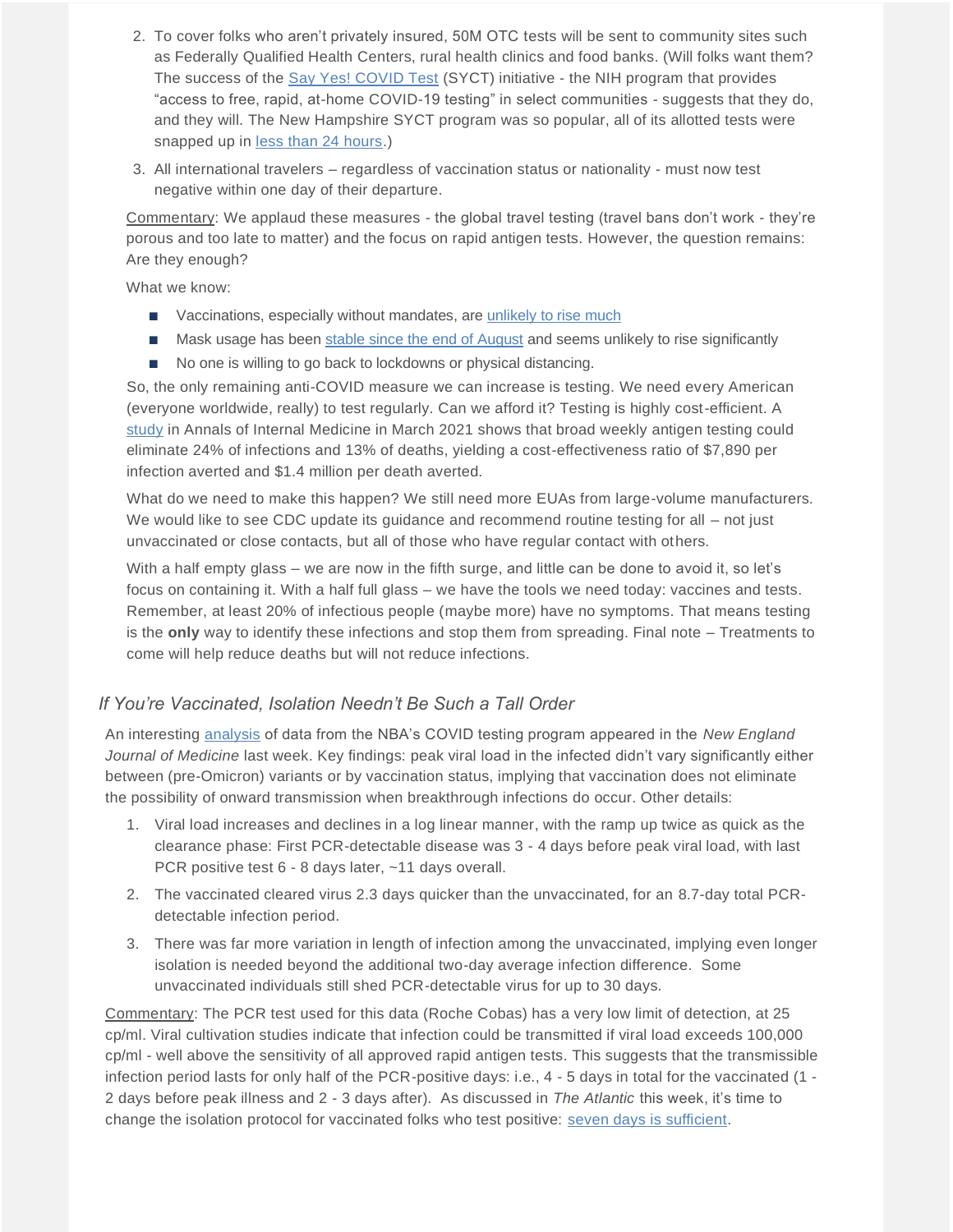# **Food for Thought**

## *The Scoop on Poop*

Until relatively recently, the correlation of wastewater mRNA levels with reported cases has been high. For example, the Massachusetts Water Resource Authority wastewater viral loads for the Northern sector are shown below in orange, while the reported cases in Suffolk County (city of Boston) are shown in blue.



Boston area COVID cases and wastewater viral loads

These two measures follow the same trajectory until July 2021, but start to diverge in August - why? Three major possibilities:

- The Delta variant was dominant in the area starting i[n mid-July,](https://www.bostonherald.com/2021/07/10/should-massachusetts-residents-worry-about-the-covid-19-delta-variant/) and folks infected with that variant carry more virus (while the NBA study above didn't find a difference in viral load among variants, [others have\)](https://www.nature.com/articles/d41586-021-01986-w).
- The Delta surge was the first one to affect a relatively well vaccinated population (61% of Suffolk County residents were [fully vaccinated](https://www.mass.gov/doc/weekly-covid-19-vaccination-report-july-29-2021/download) by July 29, 2021), so more cases in this surge could have been asymptomatic and therefore gone untested.
- More cases are going unreported due to self-testing.

Commentary: As unreported self-testing grows, wastewater testing will become more essential and will ultimately become the single most important measure of COVID trends at the community, town, regional, and state levels.

## *K-12 Metrics:*

The Thanksgiving surge of school closures has ebbed, per Burbio's 2021/2022 [School Disruptions](https://cai.burbio.com/school-opening-tracker/) Tracker. Total closures to date: 948 districts (up from 916 last week), and 9,606 schools, up from 9,313.

## *Higher Ed vaccine mandates:*

The *Chronicle of Higher Education* now counts [1,142 colleges and universities](https://www.chronicle.com/blogs/live-coronavirus-updates/heres-a-list-of-colleges-that-will-require-students-to-be-vaccinated-against-covid-19?utm_source=Iterable&utm_medium=email&utm_campaign=campaign_2491617_nl_Academe-Today_date_20210622&cid=at&source=&sourceId=&cid2=gen_login_refresh) that require vaccines, up from 1,132 two weeks ago.